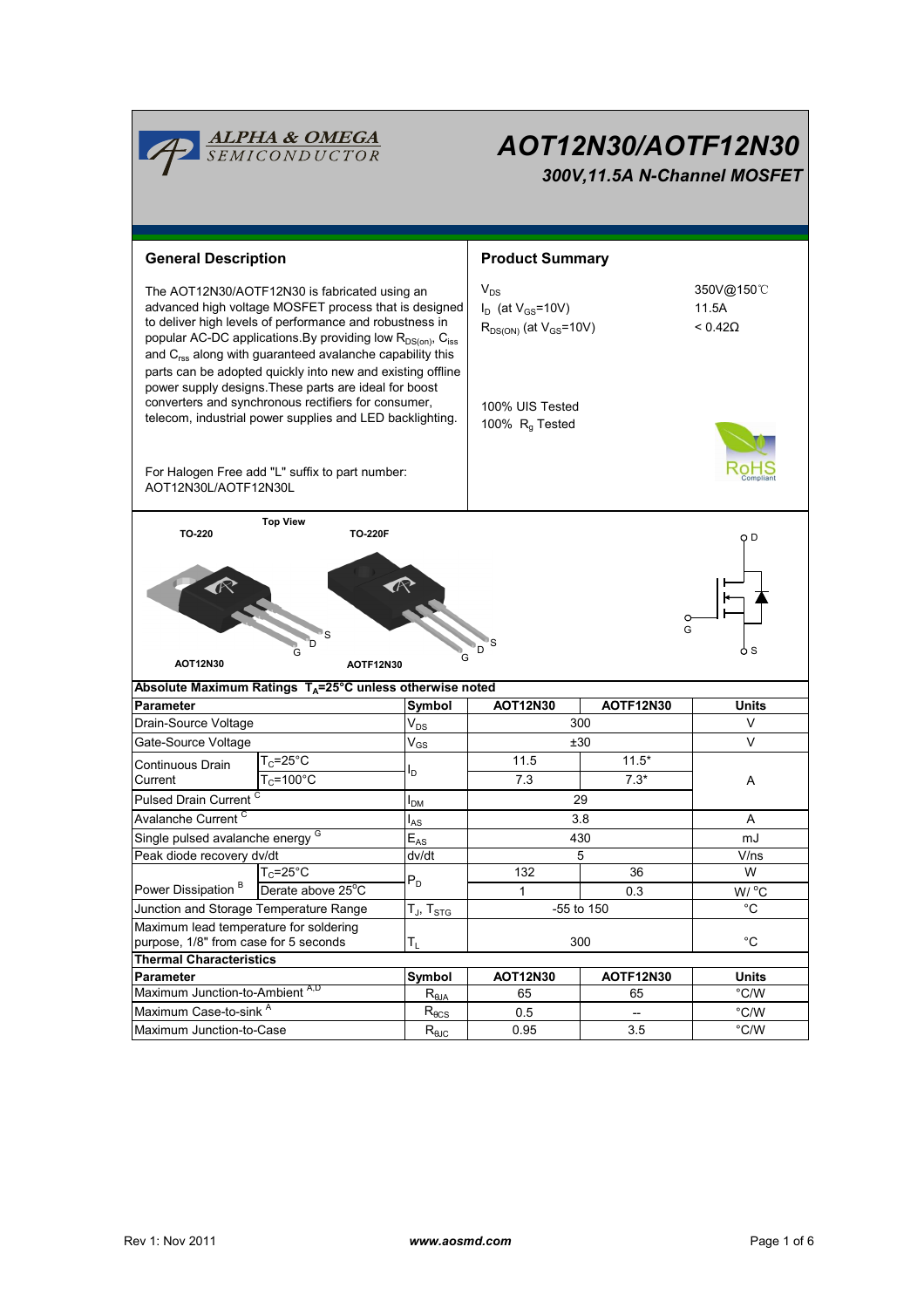

#### **Electrical Characteristics (TJ=25°C unless otherwise noted)**

| <b>Symbol</b>                    | <b>Parameter</b>                                                                  | <b>Conditions</b>                                         | Min          | <b>Typ</b>     | Max  | <b>Units</b> |
|----------------------------------|-----------------------------------------------------------------------------------|-----------------------------------------------------------|--------------|----------------|------|--------------|
| <b>STATIC PARAMETERS</b>         |                                                                                   |                                                           |              |                |      |              |
| <b>BV<sub>DSS</sub></b>          | Drain-Source Breakdown Voltage                                                    | $I_D = 250 \mu A$ , $V_{GS} = 0V$ , T <sub>J</sub> =25°C  | 300          |                |      |              |
|                                  |                                                                                   | $I_D = 250 \mu A$ , $V_{GS} = 0V$ , T <sub>J</sub> =150°C |              | 350            |      | V            |
| BV <sub>DSS</sub><br>$\Delta$ TJ | Zero Gate Voltage Drain Current                                                   | ID=250 $\mu$ A, V <sub>GS</sub> =0V                       |              | 0.29           |      | V/°C         |
| $I_{DSS}$                        | Zero Gate Voltage Drain Current                                                   | $V_{DS}$ =300V, $V_{GS}$ =0V                              |              |                | 1    | μA           |
|                                  |                                                                                   | $V_{DS}$ =240V, T <sub>J</sub> =125°C                     |              |                | 10   |              |
| l <sub>GSS</sub>                 | Gate-Body leakage current                                                         | $V_{DS}$ =0V, $V_{GS}$ =±30V                              |              |                | ±100 | nA           |
| $V_{GS(th)}$                     | Gate Threshold Voltage                                                            | $V_{DS}$ =5V I <sub>D</sub> =250µA                        | 3.4          | 4              | 4.5  | V            |
| $R_{DS(ON)}$                     | Static Drain-Source On-Resistance                                                 | $V_{GS}$ =10V, I <sub>D</sub> =6A                         |              | 0.31           | 0.42 | Ω            |
| $g_{FS}$                         | <b>Forward Transconductance</b>                                                   | $V_{DS}$ =40V, $I_D$ =6A                                  |              | 11             |      | S            |
| $V_{SD}$                         | Diode Forward Voltage                                                             | $IS=1A, VGS=0V$                                           |              | 0.74           | 1    | V            |
| $I_{\rm S}$                      | Maximum Body-Diode Continuous Current                                             |                                                           |              |                | 11.5 | A            |
| I <sub>SM</sub>                  | Maximum Body-Diode Pulsed Current                                                 |                                                           |              |                | 29   | A            |
| <b>DYNAMIC PARAMETERS</b>        |                                                                                   |                                                           |              |                |      |              |
| $C_{\text{iss}}$                 | Input Capacitance                                                                 | $V_{GS}$ =0V, $V_{DS}$ =25V, f=1MHz                       | 500          | 632            | 790  | pF           |
| $C_{\rm oss}$                    | Output Capacitance                                                                |                                                           | 55           | 90             | 125  | pF           |
| $C_{\text{rss}}$                 | Reverse Transfer Capacitance                                                      |                                                           | 3            | $\overline{7}$ | 11   | pF           |
| $R_{g}$                          | Gate resistance                                                                   | $V_{GS}$ =0V, $V_{DS}$ =0V, f=1MHz                        | 1.3          | 2.7            | 4.1  | $\Omega$     |
| <b>SWITCHING PARAMETERS</b>      |                                                                                   |                                                           |              |                |      |              |
| $Q_{q}$                          | <b>Total Gate Charge</b>                                                          |                                                           | 10           | 12.8           | 16   | nC           |
| $\mathsf{Q}_{\text{gs}}$         | Gate Source Charge                                                                | $V_{\rm GS}$ =10V, $V_{\rm DS}$ =240V, $I_{\rm D}$ =12A   |              | 4.4            |      | nС           |
| $Q_{gd}$                         | Gate Drain Charge                                                                 |                                                           |              | 4.3            |      | nC           |
| $t_{D(0n)}$                      | Turn-On DelayTime                                                                 |                                                           |              | 18             |      | ns           |
| t,                               | Turn-On Rise Time                                                                 | $V_{GS}$ =10V, $V_{DS}$ =150V, $I_{D}$ =12A,              |              | 31             |      | ns           |
| $t_{D(\text{off})}$              | Turn-Off DelayTime                                                                | $R_G = 25\Omega$                                          |              | 36             |      | ns           |
| $\mathsf{t}_{\mathsf{f}}$        | <b>Turn-Off Fall Time</b>                                                         |                                                           |              | 20             |      | ns           |
| $t_{rr}$                         | Body Diode Reverse Recovery Time                                                  | $I_F = 12A$ , dl/dt=100A/ $\mu$ s, V <sub>DS</sub> =100V  | 130          | 170            | 205  | ns           |
| $Q_{rr}$                         | Body Diode Reverse Recovery Charge   IF=12A, dl/dt=100A/us, V <sub>DS</sub> =100V |                                                           | $\mathbf{1}$ | 1.3            | 1.6  | $\mu$ C      |

A. The value of R<sub>6JA</sub> is measured with the device in a still air environment with T<sub>A</sub>=25°C.

B. The power dissipation P<sub>D</sub> is based on T<sub>J(MAX)</sub>=150°C, using junction-to-case thermal resistance, and is more useful in setting the upper<br>dissipation limit for cases where additional heatsinking is used.

C. Repetitive rating, pulse width limited by junction temperature T<sub>J(MAX)</sub>=150°C, Ratings are based on low frequency and duty cycles to keep initial  $T_J = 25^\circ$  C.

D. The R<sub>BJA</sub> is the sum of the thermal impedance from junction to case R<sub>BJC</sub> and case to ambient.

E. The static characteristics in Figures 1 to 6 are obtained using <300 µs pulses, duty cycle 0.5% max.

F. These curves are based on the junction-to-case thermal impedance which is measured with the device mounted to a large heatsink, assuming a<br>maximum junction temperature of T<sub>J(MAX)</sub>=150°C. The SOA curve provides a single

G. L=60mH,  $I_{AS}$ =3.8A, V<sub>DD</sub>=150V, R<sub>G</sub>=25 $\Omega$ , Starting T<sub>J</sub>=25°C

THIS PRODUCT HAS BEEN DESIGNED AND QUALIFIED FOR THE CONSUMER MARKET. APPLICATIONS OR USES AS CRITICAL COMPONENTS IN LIFE SUPPORT DEVICES OR SYSTEMS ARE NOT AUTHORIZED. AOS DOES NOT ASSUME ANY LIABILITY ARISING OUT OF SUCH APPLICATIONS OR USES OF ITS PRODUCTS. AOS RESERVES THE RIGHT TO IMPROVE PRODUCT DESIGN, FUNCTIONS AND RELIABILITY WITHOUT NOTICE.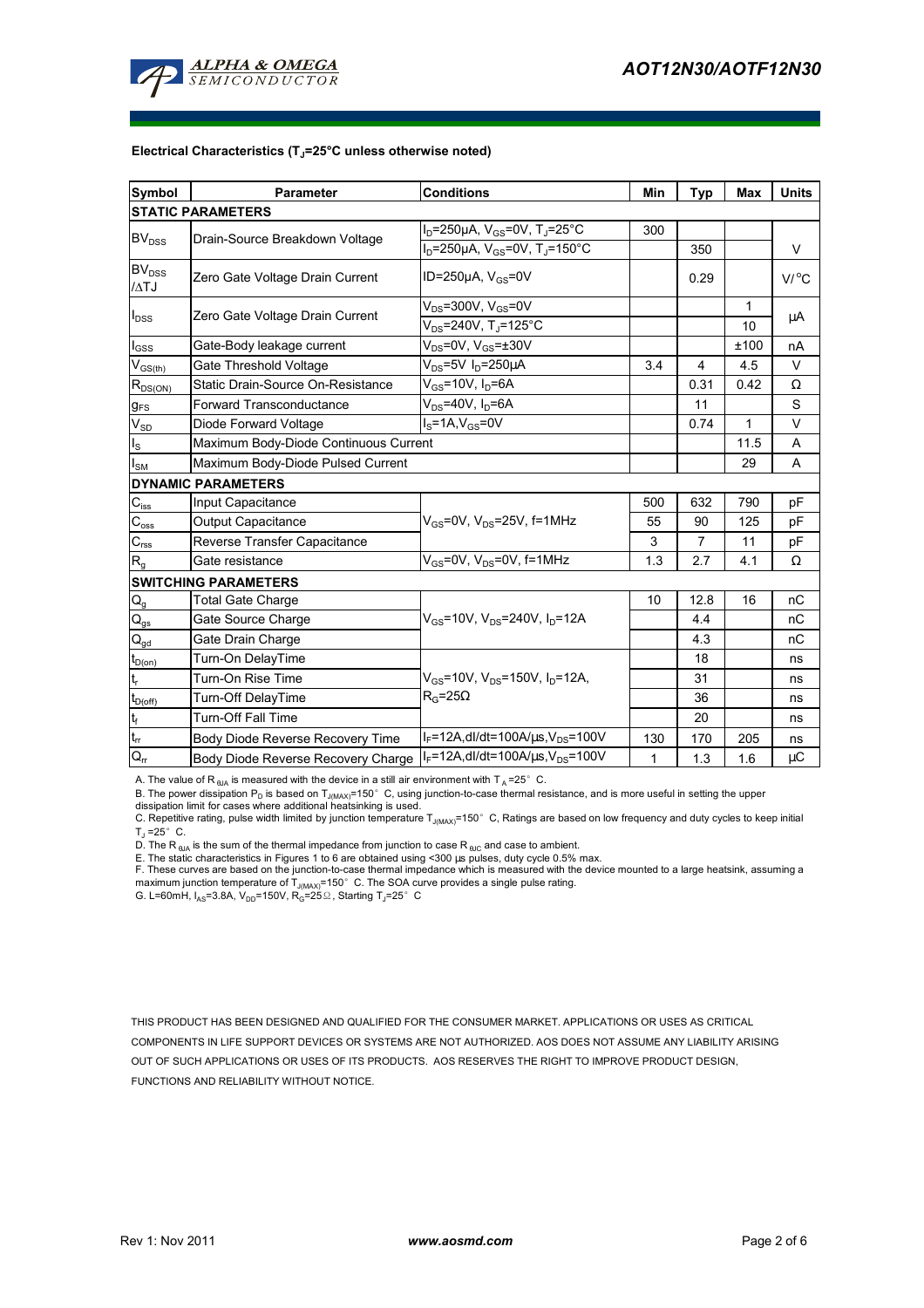

# **TYPICAL ELECTRICAL AND THERMAL CHARACTERISTICS**

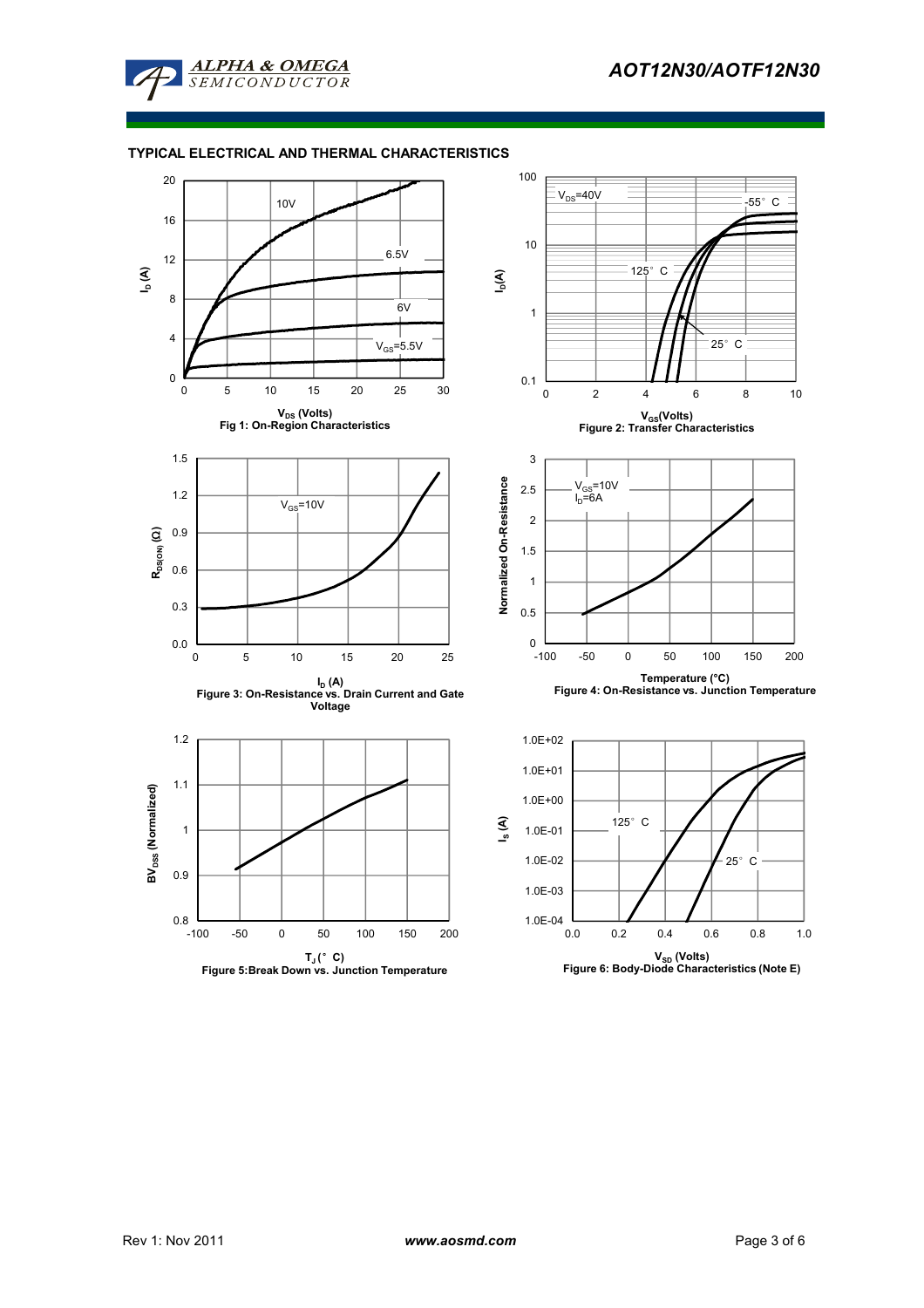

# **TYPICAL ELECTRICAL AND THERMAL CHARACTERISTICS**

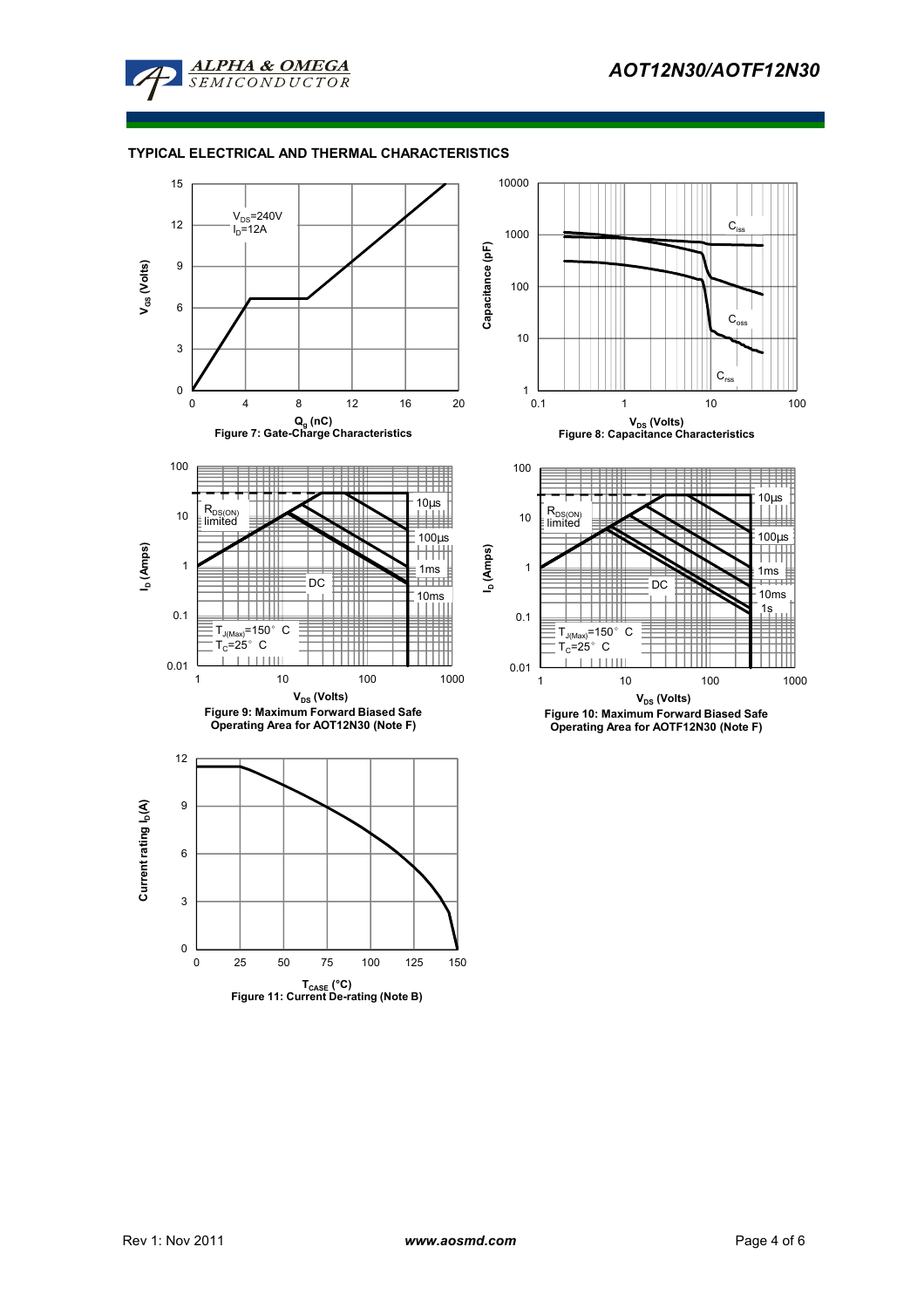

# **TYPICAL ELECTRICAL AND THERMAL CHARACTERISTICS**